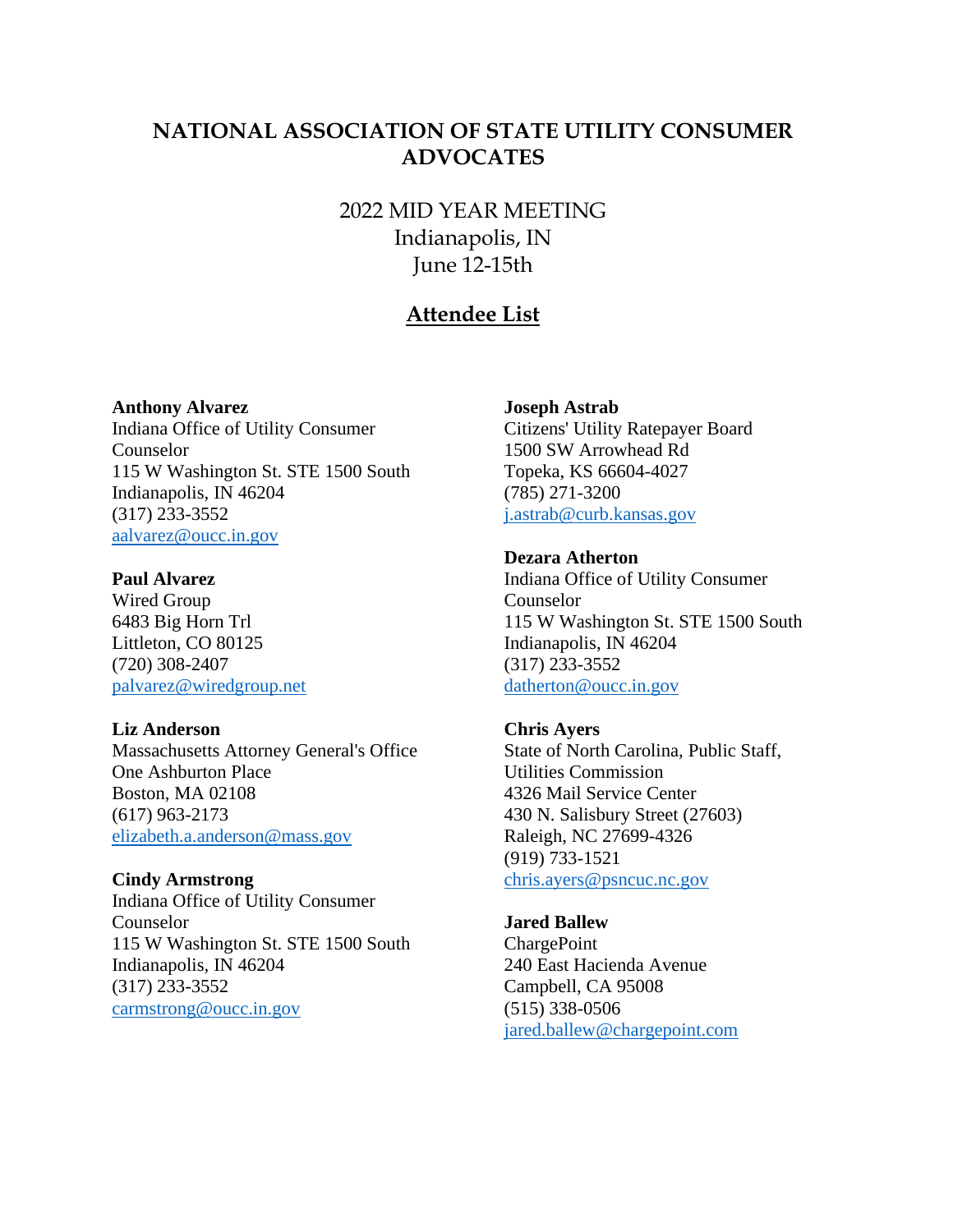### **Amy Bandyk**

Citizens Utility Board of Michigan 921 N Washington Ave Lansing, MI 48906-5137 (248) 385-3167 [amy.bandyk@cubofmichigan.org](mailto:amy.bandyk@cubofmichigan.org)

# **Andrew Bateman**

South Carolina Office of Regulatory Staff 1401 Main Street, Suite 900 Columbia, SC 29201 (803) 737-0800 [abateman@ors.sc.gov](mailto:abateman@ors.sc.gov)

# **Michele Beck**

Utah Office of Consumer Services 160 E 300 S Salt Lake City, UT 84414 (801) 530-6644 [mbeck@utah.gov](mailto:mbeck@utah.gov)

# **Juliana Bell**

Maryland Office of the People's Counsel 6 St. Paul Street, Ste. 2102 Baltimore, MD 21202 (410) 767-8150 [Juliana.Bell2@Maryland.gov](mailto:Juliana.Bell2@Maryland.gov)

# **Scott Bell**

Indiana Office of Utility Consumer Counselor 115 W Washington St. STE 1500 South Indianapolis, IN 46204 (317) 233-3552 [sbell@oucc.in.gov](mailto:sbell@oucc.in.gov)

# **Richard Berkley**

Public Utility Law Project of New York 194 Washington Avenue, Suite 320 Albany, NY 12210 (518)-639-6120 [rberkley@utilityproject.org](mailto:rberkley@utilityproject.org)

# **Wes Blakley**

Indiana Office of Utility Consumer Counselor 115 W Washington St. STE 1500 South Indianapolis, IN 46204 (317) 233-3552 [wblakley@oucc.in.gov](mailto:wblakley@oucc.in.gov)

# **Takia Bland**

Indiana Office of Utility Consumer Counselor 115 W Washington St. STE 1500 South Indianapolis, IN 46204 (317) 233-3552 [tbland@oucc.in.gov](mailto:tbland@oucc.in.gov)

# **Matt Bly**

Duncan & Allen LLP 1730 Rhode Island Avenue NW, Suite 700 Washington, DC 20036 (202) 289-8400 [MLB@duncanallen.com](mailto:MLB@duncanallen.com)

# **Rick Bunch**

Michigan Municipal Association for Utility Issues 4989 Earhart Rd Ann Arbor, MI 48105 (206) 5958293 [rick@mi-maui.org](mailto:rick@mi-maui.org)

# **Jessica Cain**

Eversource Energy 107 Selden Street - NUE G Berlin, CT 06037 (860) 665-5745 [jessica.cain@eversource.com](mailto:jessica.cain@eversource.com)

# **Frank Canavan**

American Gas Association 400 North Capitol St NW Washington, DC 20001 (202) 8247228 [fcanavan@aga.org](mailto:fcanavan@aga.org)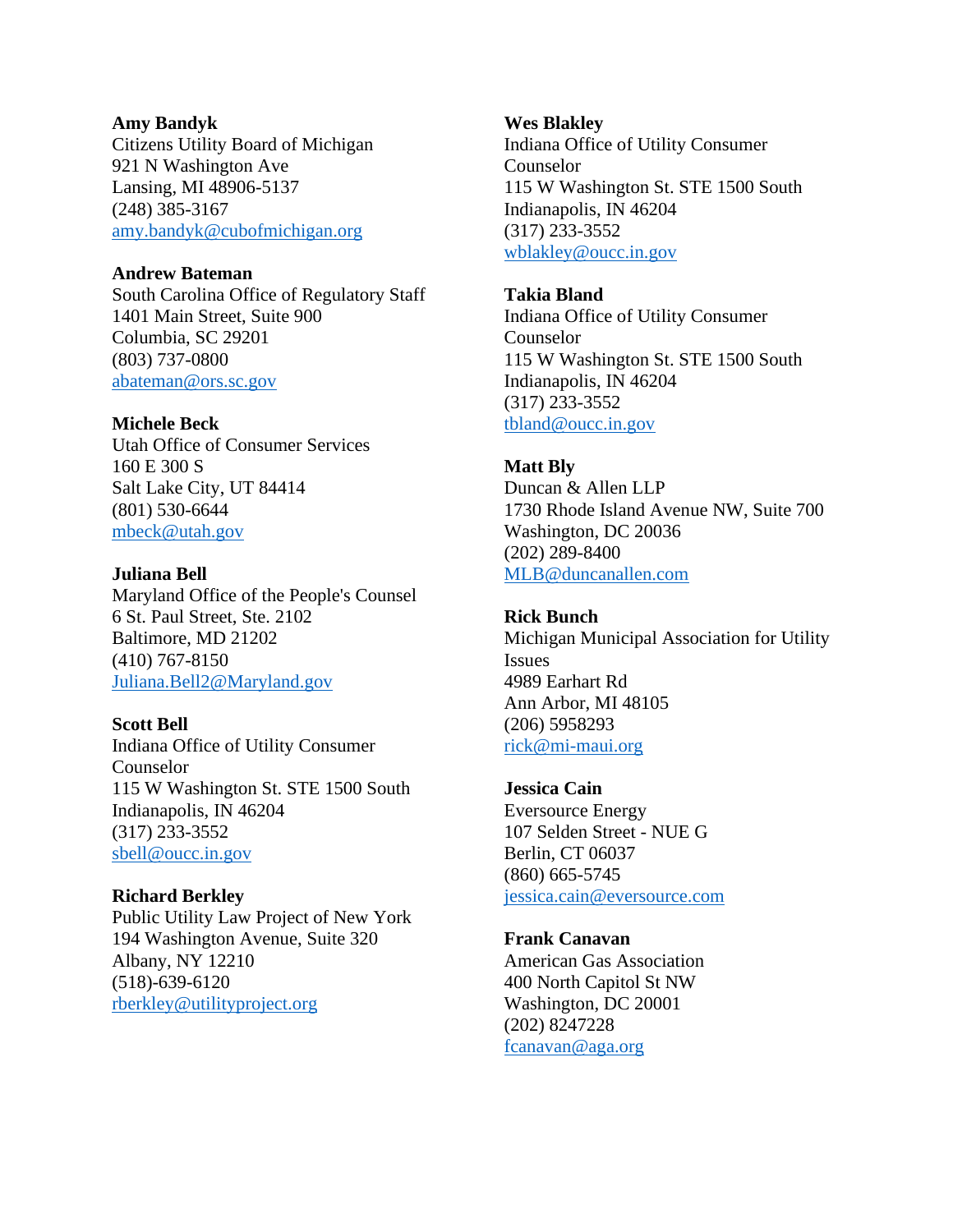### **Patrick Cicero**

Pennsylvania Office of Consumer Advocate 555 Walnut Street, 5th Floor Harrisburg, PA 17101 (717) 783-5048 [pcicero@paoca.org](mailto:pcicero@paoca.org)

# **Claire Coleman**

Connecticut Office of Consumer Counsel 10 Franklin Square New Britain, CT 6051 (860) 965-7459 [claire.e.coleman@ct.gov](mailto:claire.e.coleman@ct.gov)

# **Tom Content**

Citizens Utility Board of Wisconsin 625 N Segoe Road, Suite 101 Madison, WI 53705 (608) 957-8982 [Content@cubwi.org](mailto:Content@cubwi.org)

# **Keith Cooley**

Citizens Utility Board of Michigan 294 Main Sail Ct Detroit, MI 48207 (313) 909-3034 [keithwcooley@gmail.com](mailto:keithwcooley@gmail.com)

# **Jason Cumberbatch**

Office of the Peoples Counsel 1133 15th Street NW, Suite 500 Washington, DC 20005 (202) 680-0605 [jcumberbatch@opc-dc.gov](mailto:jcumberbatch@opc-dc.gov)

# **Morgan DeAngelo**

Pennsylvania Office of Consumer Advocate 555 Walnut Street, 5th Floor Harrisburg, PA 17101 (717) 783-5048 [mdeangelo@paoca.org](mailto:mdeangelo@paoca.org)

# **Shawn Dellinger**

Indiana Office of Utility Consumer Counselor 115 W Washington St. STE 1500 South Indianapolis, IN 46204 (317) 233-3552 [sdellinger@oucc.in.gov](mailto:sdellinger@oucc.in.gov)

# **Anna DeMers**

Wyoming Office of Consumer Advocate 2515 Warren Ave., Suite 300 Cheyenne, WY 82001 (307) 777-7427 [anna.demers2@wyo.gov](mailto:anna.demers2@wyo.gov)

# **Linda Devine**

Indiana Office of Utility Consumer Counselor 115 W Washington St. STE 1500 South Indianapolis, IN 46204 (317) 233-3552 [ldevine@oucc.in.gov](mailto:ldevine@oucc.in.gov)

# **Kelly Earls**

Indiana Office of Utility Consumer Counselor 115 W Washington St. STE 1500 South Indianapolis, IN 46204 (317) 233-3552 [keearls@oucc.in.gov](mailto:keearls@oucc.in.gov)

# **Jennifer Easler**

Iowa Office of Consumer Advocate 1375 East Court Avenue Des Moines, IA 50319 (515) 725-7224 [Jennifer.Easler@oca.iowa.gov](mailto:Jennifer.Easler@oca.iowa.gov)

# **Lucy Edmondson**

State of North Carolina, Public Staff, Utilities Commission 4326 Mail Service Center 430 N. Salisbury Street (27603) Raleigh, NC 27699-4326 (919) 733-1521 [lucy.edmondson@psncuc.nc.gov](mailto:lucy.edmondson@psncuc.nc.gov)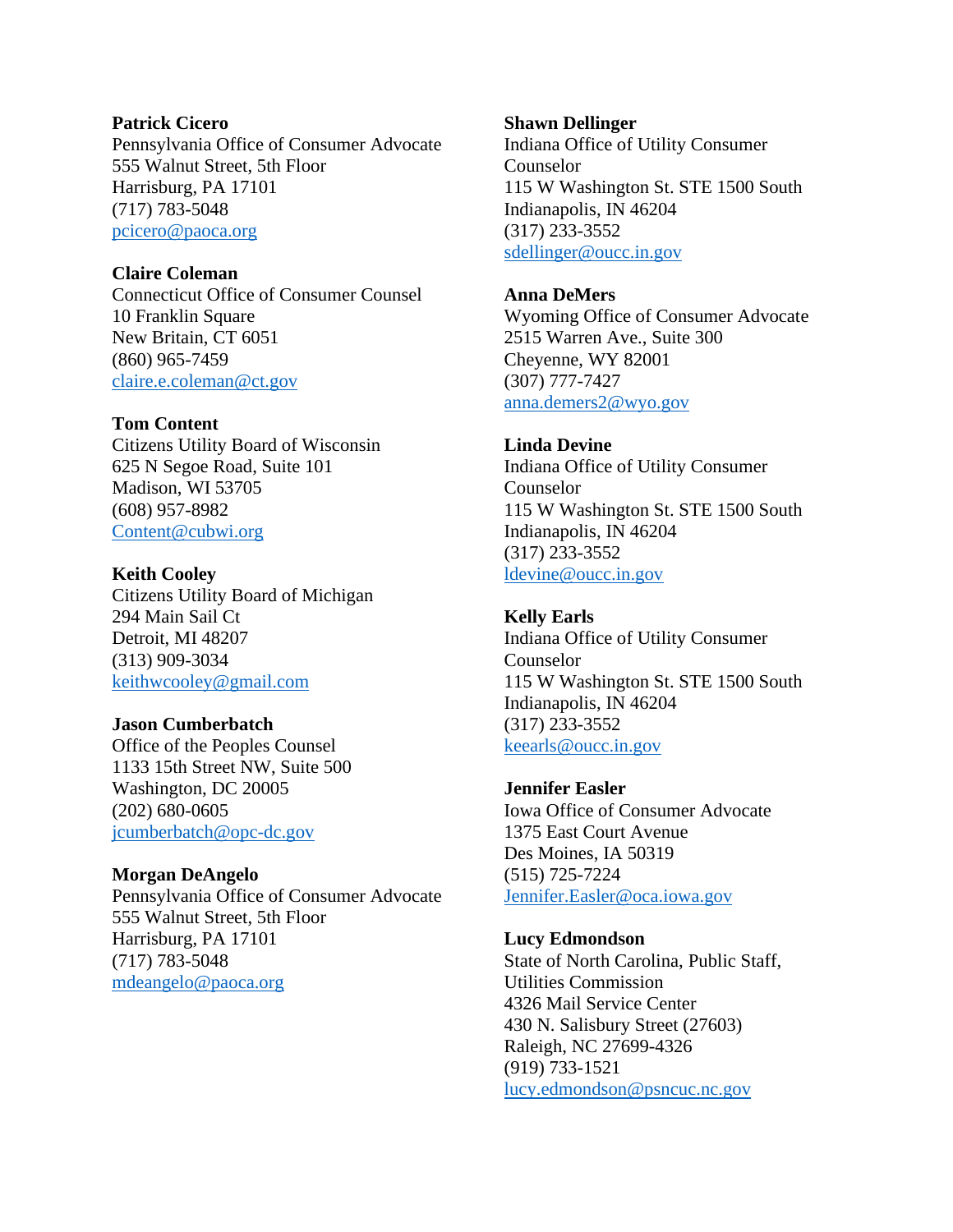### **Nanette Edwards**

South Carolina Office of Regulatory Staff 1401 Main Street, Suite 900 Columbia, SC 29201 (803) 737-0800 [nedwards@ors.sc.gov](mailto:nedwards@ors.sc.gov)

### **Chris Ekoh**

Texas Office of Public Utility Counsel P.O. Box 12397 Austin, TX 78701 (512) 936-7528 [chris.ekoh@opuc.texas.gov](mailto:chris.ekoh@opuc.texas.gov)

### **William Fine**

Indiana Office of Utility Consumer Counselor 115 W Washington St. STE 1500 South Indianapolis, IN 46204 (317) 233-3552 [wfine@oucc.in.gov](mailto:wfine@oucc.in.gov)

### **Bryce Freeman**

Wyoming Office of Consumer Advocate 2515 Warren Ave., Suite 300 Cheyenne, WY 82001 (307) 777-7427 [Bryce.Freeman@wyo.gov](mailto:Bryce.Freeman@wyo.gov)

### **Sarah Freeman**

Indiana Utility Regulatory Commission 101 W. Washington Street, Suite 1500 East Indianapolis, IN 46204 (317) 232-2955 [SFreeman@urc.IN.gov](mailto:SFreeman@urc.IN.gov)

### **Janet Gagnon**

Aventiv Technologies 4000 International Parkway Carrollton, TX 75007 (469) 343-8585 [janet.gagnon@aventiv.com](mailto:janet.gagnon@aventiv.com)

# **Rob Gramlich**

Grid Strategies LLC 9207 Kirkdale Rd Bethesda, MD 20817 (202) 8216943 [rgramlich@gridstrategiesllc.com](mailto:rgramlich@gridstrategiesllc.com)

## **Abby Gray**

Indiana Office of Utility Consumer Counselor 115 W Washington St. STE 1500 South Indianapolis, IN 46204 (317) 233-3552 [agray@oucc.in.gov](mailto:agray@oucc.in.gov)

### **Jason Gray**

Duncan & Allen LLP 1730 Rhode Island Avenue NW, Suite 700 Washington, DC 20036 (202) 289-8400 [jtg@duncanallen.com](mailto:jtg@duncanallen.com)

### **Mark Grosskopf**

Indiana Office of Utility Consumer Counselor 115 W Washington St. STE 1500 South Indianapolis, IN 46204 (317) 233-3552 [mgrosskopf@oucc.in.gov](mailto:mgrosskopf@oucc.in.gov)

### **Jason Haas**

Indiana Office of Utility Consumer Counselor 115 W Washington St. STE 1500 South Indianapolis, IN 46204 (317) 233-3552 [thaas@oucc.in.gov](mailto:thaas@oucc.in.gov)

# **John Haselden**

Indiana Office of Utility Consumer Counselor 115 W Washington St. STE 1500 South Indianapolis, IN 46204 (317) 233-3552 [jhaselden@oucc.in.gov](mailto:jhaselden@oucc.in.gov)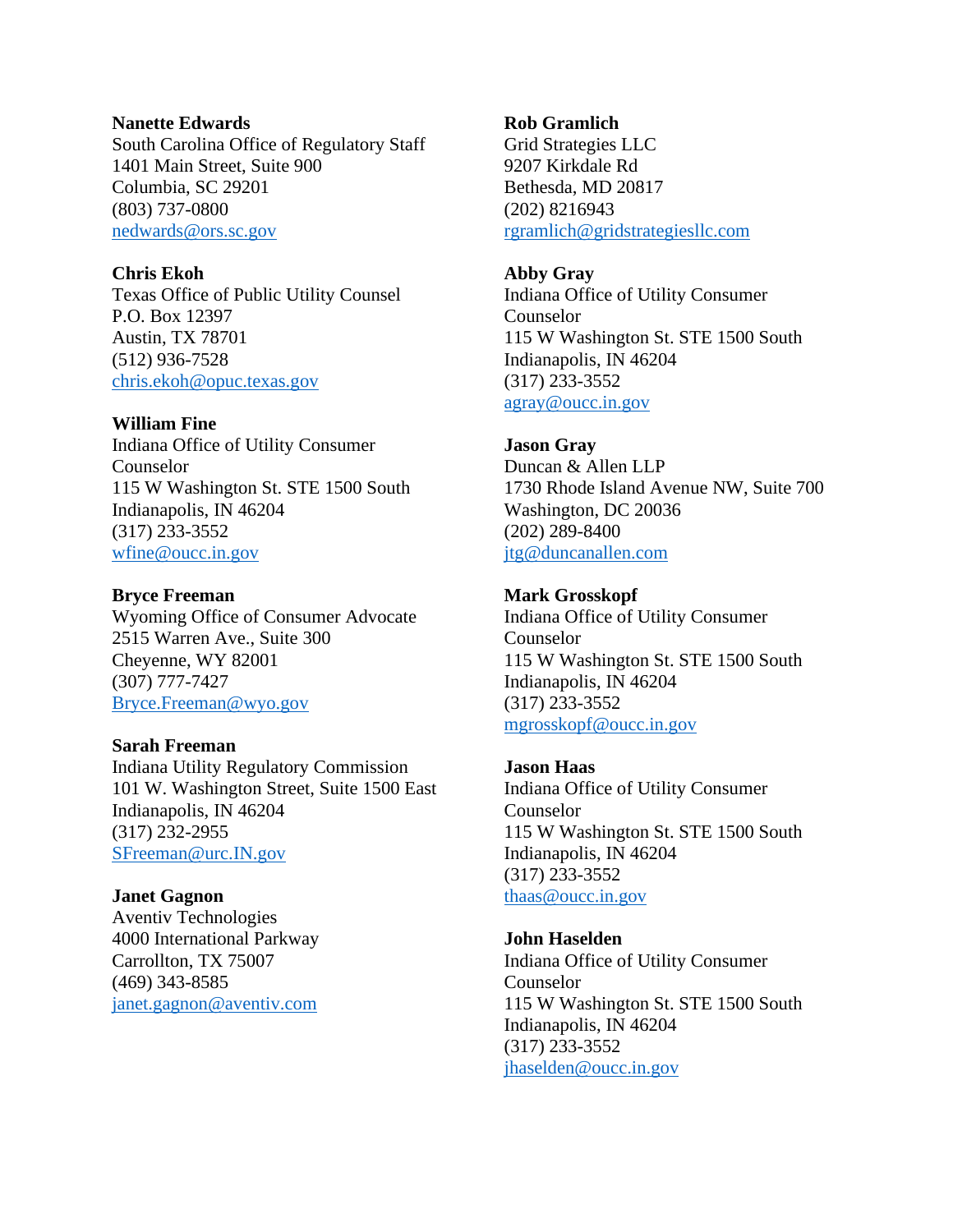### **Nicole Haslup**

**NASUCA** 8380 Colesville Road, Suite 101 Silver Spring, MD 20910 (301) 589-6313 [nasuca@nasuca.org](mailto:nasuca@nasuca.org)

# **Michael Haugh**

Ohio Consumers' Counsel 65 East State Street, Suite 700 Columbus, OH 43215 (614) 466-8574 [michael.haugh@occ.ohio.gov](mailto:michael.haugh@occ.ohio.gov)

### **Ben Havumaki**

Synapse Energy Economics 485 Massachusetts Avenue, 3rd Floor Cambridge, MA 02139 (617) 4537055 [bhavumaki@synapse-energy.com](mailto:bhavumaki@synapse-energy.com)

### **Chris Healey**

Enervee 8858 Olenbrook Drive Lewis Center, OH 43035 (848) 219-5754 [chris.he@enervee.com](mailto:chris.he@enervee.com)

### **Randy Helmen**

Indiana Office of Utility Consumer Counselor 115 W Washington St. STE 1500 South Indianapolis, IN 46204 (317) 233-3552 [rhelmen@oucc.in.gov](mailto:rhelmen@oucc.in.gov)

### **Dawn Hipp**

South Carolina Office of Regulatory Staff 1401 Main Street, Suite 900 Columbia, SC 29201 (803) 737-0800 [dhipp@ors.sc.gov](mailto:dhipp@ors.sc.gov)

### **Art Iler**

Indiana Office of Utility Consumer Counselor 115 W Washington St. STE 1500 South Indianapolis, IN 46204 (317) 233-3552 [ailer@oucc.in.gov](mailto:ailer@oucc.in.gov)

### **Thaddeus Johnson**

Office of the Peoples Counsel 1133 15th Street NW, Suite 500 Washington, DC 20005 (202) 727-3071 [tjohnson@opc-dc.gov](mailto:tjohnson@opc-dc.gov)

### **Scott Jones**

Indiana Office of Utility Consumer Counselor 115 W Washington St. STE 1500 South Indianapolis, IN 46204 (317) 233-3552 [sjones1@oucc.in.gov](mailto:sjones1@oucc.in.gov)

### **Elin Katz**

Office of Public Participation/FERC 888 First Street NE District of Columbia, DC 20426 (202) 502-8642 [Elin.Katz@ferc.gov](mailto:Elin.Katz@ferc.gov)

#### **Kathy Knoop**

General Motors 17235 N 46th St Phoenix, AZ 85032 (602) 820-7483 [kathy.knoop@gm.com](mailto:kathy.knoop@gm.com)

### **David Kolata**

Citizens Utility Board 309 West Washington St, Suite 800 chicago, IL 60606 (312) 263-4282 [dkolata@citizensutilityboard.org](mailto:dkolata@citizensutilityboard.org)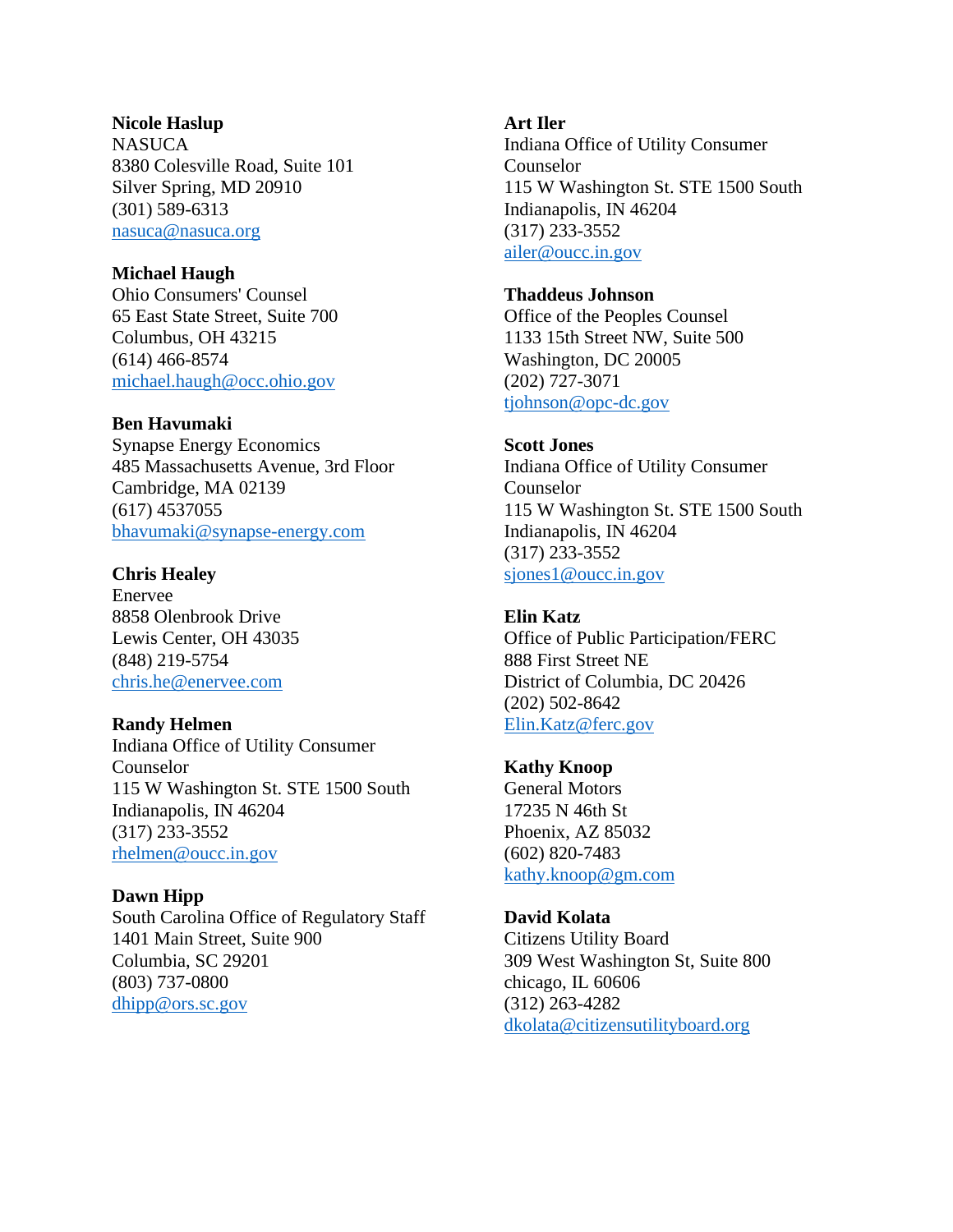### **David Konisky**

Indiana University 1315 E. Tenth Street Bloomington, IN 47405 (812) 855-6990 [dkonisky@indiana.edu](mailto:dkonisky@indiana.edu)

### **Brien Krieger**

Indiana Office of Utility Consumer Counselor 115 W Washington St. STE 1500 South Indianapolis, IN 46204 (317) 233-3552 [bkrieger@oucc.in.gov](mailto:bkrieger@oucc.in.gov)

### **Chris Krygier**

Global Water Resources, Inc. 21410 N. 19th Avenue, Suite 220 Phoenix, AZ 85027 (603) 377-2603 [christopher.krygier@gwresources.com](mailto:christopher.krygier@gwresources.com)

#### **Kaleb Lantrip**

Indiana Office of Utility Consumer Counselor 115 W Washington St. STE 1500 South Indianapolis, IN 46204 (317) 233-3552 [klantrip@oucc.in.gov](mailto:klantrip@oucc.in.gov)

### **David Lapp**

Maryland Office of People's Counsel 6 Saint Paul Street, Suite 2102 Baltimore, MD 21202 (410) 767-8162 [davids.lapp@maryland.gov](mailto:davids.lapp@maryland.gov)

#### **Clay Layson**

Arkansas Attorney General 323 Center Suite, Suite 200 Little Rock, AR 72201 (501) 682-1321 [clay.layson@arkansasag.gov](mailto:clay.layson@arkansasag.gov)

### **Daniel LeFevers**

GTI Energy 1700 S. Mt. Prospect Road DesPlaines, IL 60018 (847) 544-3458 [dlefevers@gti.energy](mailto:dlefevers@gti.energy)

# **Anne Lenzen**

Oracle Energy & Water - Opower 2750 Indian Hill Road SE Cedar Rapids, IA 52403 (319) 6519691 [anne.lenzen@oracle.com](mailto:anne.lenzen@oracle.com)

### **Shelby Linton Keddie**

EEI 725 Dorsea Road Lancaster, PA 17601 (202) 508-5143 [slinton@eei.org](mailto:slinton@eei.org)

### **Cal Loveman**

Indiana Office of Utility Consumer Counselor 115 W Washington St. STE 1500 South Indianapolis, IN 46204 (317) 233-3552 [cloveman@oucc.in.gov](mailto:cloveman@oucc.in.gov)

#### **Mark Lowry**

PEG Research 44 E Mifflin St, Suite 601 Madison, WI 53703 (608) 257--1522 [mnlowry@pacificeconomicsgroup.com](mailto:mnlowry@pacificeconomicsgroup.com)

#### **Mary Lyons**

Indiana Office of Utility Consumer Counselor 115 W Washington St. STE 1500 South Indianapolis, IN 46204 (317) 233-3552 [malyons@oucc.in.gov](mailto:malyons@oucc.in.gov)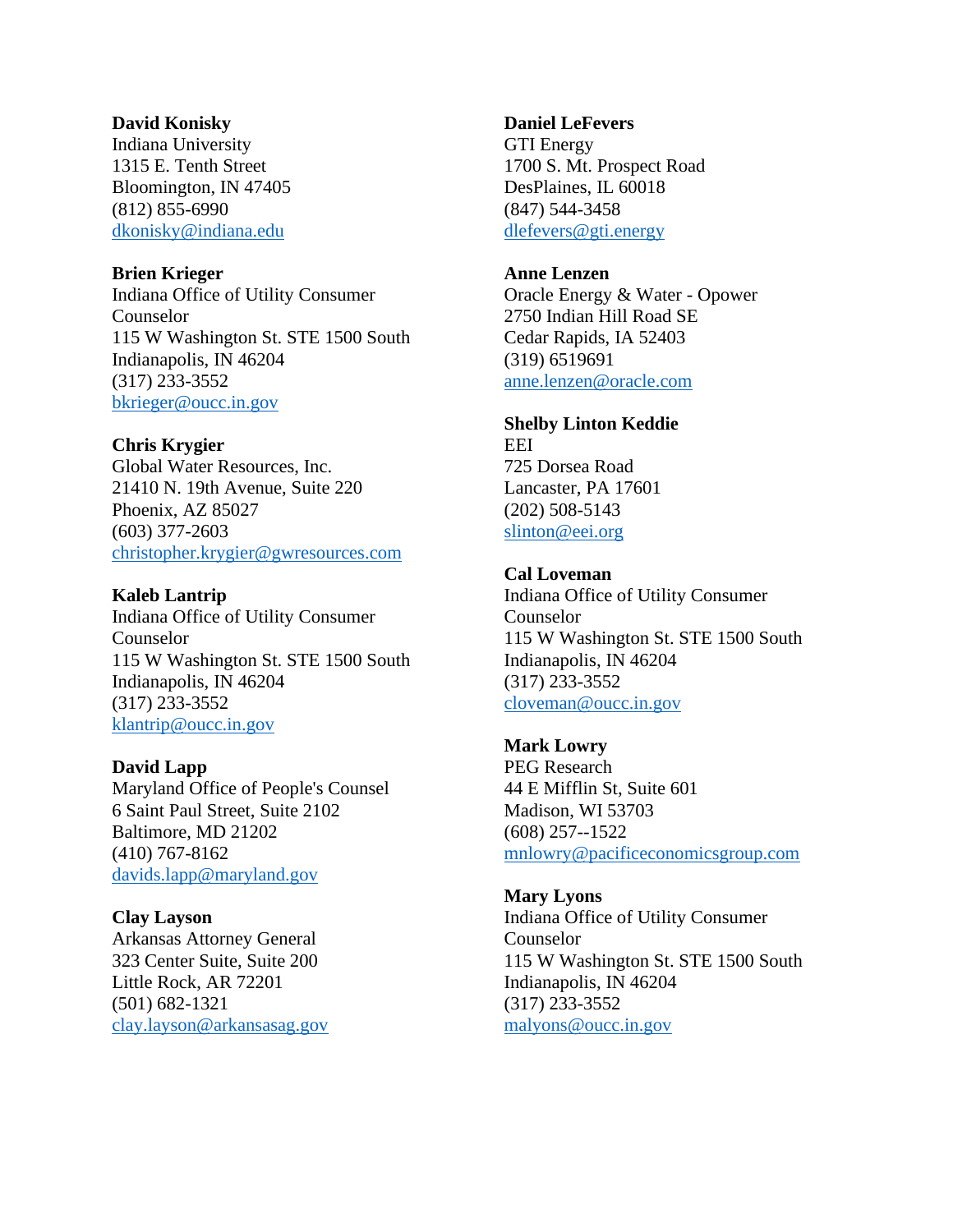### **Tom Malan**

Indiana Office of Utility Consumer Counselor 115 W Washington St. STE 1500 South Indianapolis, IN 46204 (317) 233-3552 [tmalan@oucc.in.gov](mailto:tmalan@oucc.in.gov)

### **William Malcolm**

AARP One N Capitol, 12th Floor Indianapolis, IN 46221 (202) 746-7590 [wmalcolm@aarp.org](mailto:wmalcolm@aarp.org)

## **Ambre Marr**

AARP Indiana 1 N Capitol Avenue, Suite 1275 Indianapolis, IN 46204 (317) 801-2584 [amarr@aarp.org](mailto:amarr@aarp.org)

### **James McLawhorn**

State of North Carolina, Public Staff, Utilities Commission 4326 Mail Service Center 430 N. Salisbury Street (27603) Raleigh, NC 27699-4326 (919) 733-1521 [james.mclawhorn@psncuc.nc.gov](mailto:james.mclawhorn@psncuc.nc.gov)

# **Eckert Mike**

Indiana Office of Utility Consumer Counselor 115 W Washington St. STE 1500 South Indianapolis, IN 46204 (317) 233-3552 [meckert@oucc.in.gov](mailto:meckert@oucc.in.gov)

# **Michael Moody**

Michigan Department of Attorney General 525 West Ottawa Lansing, MI 48909 (517) 335-77627 [moodym2@michigan.gov](mailto:moodym2@michigan.gov)

### **Robert Mork**

Heimdall Power Skolegata 19 Stavanger, Rogaland 4014 (612) 424381 [robert@heimdallpower.com](mailto:robert@heimdallpower.com)

# **Sarah Moskowitz**

CUB Illinois 309 W Washington Street, Suite 800 Chicago, IL 60606 (312) 263-4282 [smoskowitz@citizensutilityboard.org](mailto:smoskowitz@citizensutilityboard.org)

### **Kristin Munsch**

Commonwealth Edison Company 2 Lincoln Center Oakbrook Terrace, IL 60181 (779) 231-0164 [kristin.munsch@comed.com](mailto:kristin.munsch@comed.com)

# **David Nickel**

Citizens' Utility Ratepayer Board 1500 SW Arrowhead Rd Topeka, KS 66604 (785) 271-3200 [d.nickel@curb.kansas.gov](mailto:d.nickel@curb.kansas.gov)

# **Mohab Noureldin**

Indiana Office of Utility Consumer Counselor 115 W Washington St. STE 1500 South Indianapolis, IN 46204 (317) 233-3552 [monoureldin@oucc.in.gov](mailto:monoureldin@oucc.in.gov)

### **David Ober**

Indiana Utility Regulatory Commission 101 W Washington Street, Suite 1500 Indianapolis, IN 46204 (317) 2324642 [dober@urc.in.gov](mailto:dober@urc.in.gov)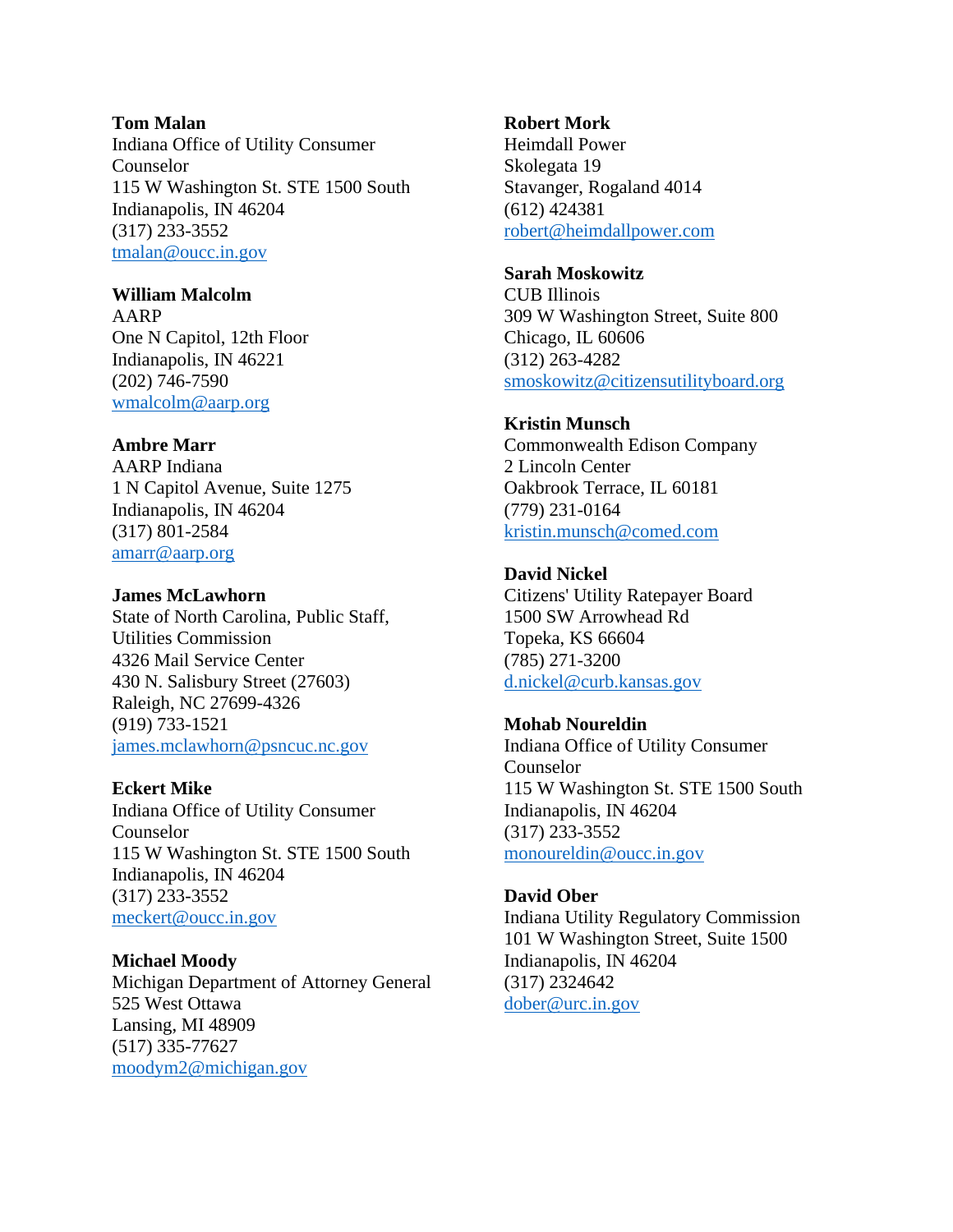### **Kevin ODonnell**

Nova Energy Consultants, Inc. 1350-101 SE Maynard Rd. Cary, NC 27511 (919) 523-6906 [kodonnell@novaenergyconsultants.com](mailto:kodonnell@novaenergyconsultants.com)

# **Anthony Ornelas**

Wyoming Office of Consumer Advocate 2515 Warren Ave. Hansen Building, Suite 304 Cheyenne, WY 82002 (307) 777-5744 [anthony.ornelas@wyo.gov](mailto:anthony.ornelas@wyo.gov)

# **Patrick Orr**

Citizens' Utility Ratepayer Board 1500 SW Arrowhead Rd Topeka, KS 66604-4027 (785) 271-3200 [p.orr@curb.kansas.gov](mailto:p.orr@curb.kansas.gov)

### **Caroline Palmer**

Strategen 1017 53rd St., Apt 1 Oakland, CA 94608 (510) 369-5932 [cpalmer@strategen.com](mailto:cpalmer@strategen.com)

### **April Paronish**

Indiana Office of Utility Consumer Counselor 115 W Washington St. STE 1500 South Indianapolis, IN 46204 (317) 233-3552 [aparonish@oucc.in.gov](mailto:aparonish@oucc.in.gov)

# **Anjali Patel**

David Gardiner and Associates 3100 Clarendon Blvd., Suite 800 Arlington, VA 22201 (215) 805-0559 [anjali@dgardiner.com](mailto:anjali@dgardiner.com)

### **Joseph Pereira**

Colorado Office of the Utility Consumer Advocate 1560 Broadway, Suite 200 Denver, CO 80202 (303) 413-8010 [joseph.pereira@state.co.us](mailto:joseph.pereira@state.co.us)

### **Heather Poole**

Indiana Office of Utility Consumer Counselor 115 W Washington St. STE 1500 South Indianapolis, IN 46204 (317) 233-3552 [hpoole@oucc.in.gov](mailto:hpoole@oucc.in.gov)

# **Greg Poulos**

Consumer Advocates of the PJM States (CAPS) 7573 Ogden Woods Blvd. New Albany, OH 43054 (614) 507-7377 [gregorypoulos11@gmail.com](mailto:gregorypoulos11@gmail.com)

# **Ruth Price**

Delaware Division of the Public Advocate 1117 Crestover Rd Wilmington, DE 19803 (302) 383-7342 [ruth.price@delaware.gov](mailto:ruth.price@delaware.gov)

# **Daria Pugh**

Maryland Office of People's Counsel 6 St Paul Street, Suit 2102 Baltimore, MD 21202 (410) 767-8154 [daria.pugh@maryland.gov](mailto:daria.pugh@maryland.gov)

# **Jeff Reed**

Indiana Office of Utility Consumer Counselor 115 W Washington St. STE 1500 South Indianapolis, IN 46204 (317) 233-3552 [jreed@oucc.in.gov](mailto:jreed@oucc.in.gov)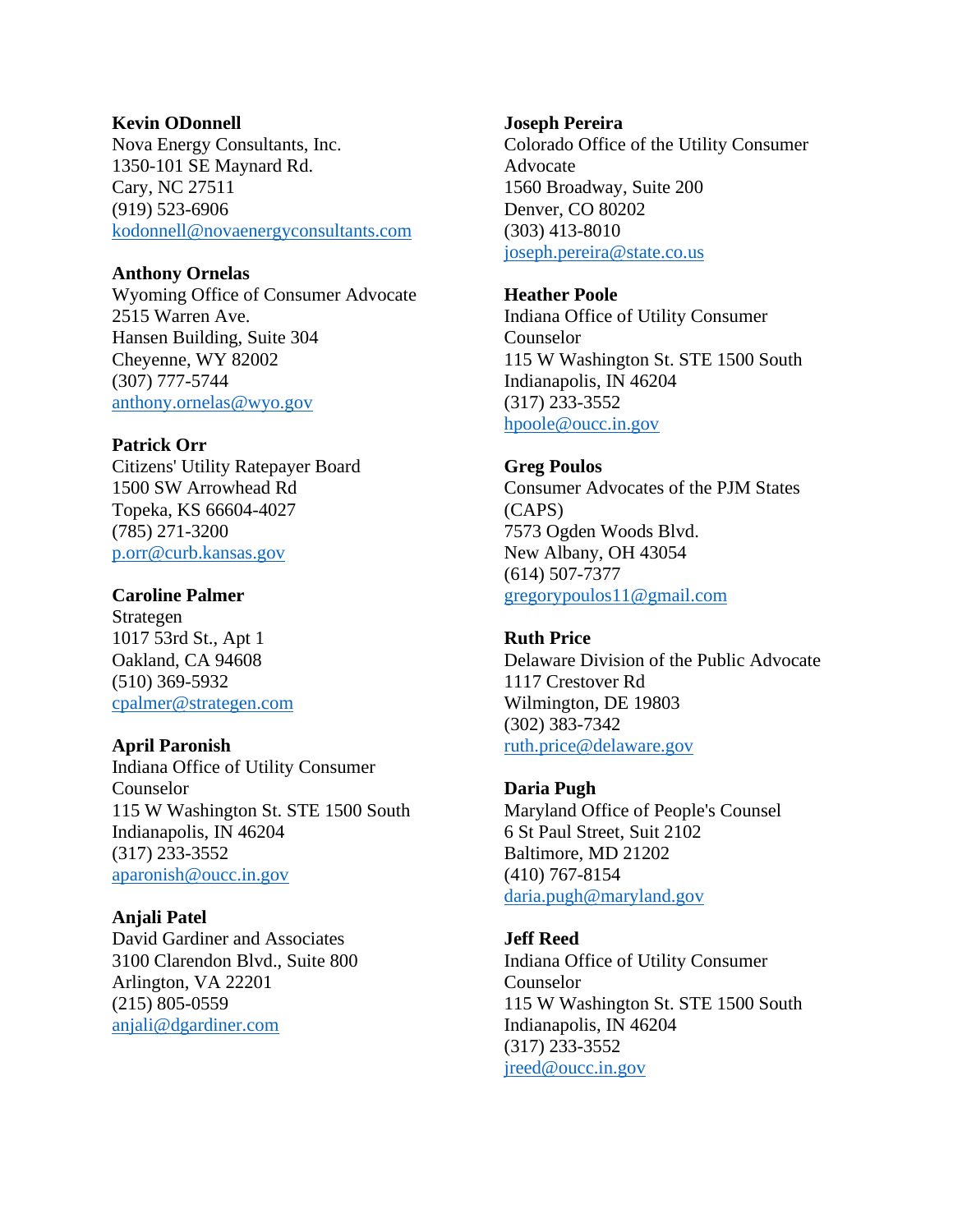### **Olivia Rivera**

Indiana Office of Utility Consumer Counselor 115 W Washington St. STE 1500 South Indianapolis, IN 46204 (317) 233-3552 [orivera@oucc.in.gov](mailto:orivera@oucc.in.gov)

# **Evelyn Robinson**

PJM Interconnection, L.L.C 2750 Monroe Blvd Audubon, PA 19403 (610) 639-0491 [Evelyn.Robinson@pjm.com](mailto:Evelyn.Robinson@pjm.com)

# **Joseph Rogers**

Office of the Massachusetts Attorney General 15 Winston Ave Wilmington, MA 1877 (617)-727-2200 ext 2405 [josepg.rogers@mass.gov](mailto:josepg.rogers@mass.gov)

# **Edward Rutter**

PMG Consults 14446 Simplicity Parkway 1-a Carmel, In 46033 (317) 315-3563 [etrutt@yahoo.com](mailto:etrutt@yahoo.com)

# **Michael Sammartino**

Maryland Office of People's Counsel 6 St. Paul Street, Suite 2120 Baltimore, MD 21218 (410) 767-8150 [michael.sammartino@maryland.gov](mailto:michael.sammartino@maryland.gov)

# **Gabriela Sandoval**

The Utility Reform Network 268 Bush Street #3933 785 Market Street Ste 1400 San Francisco, CA 94104 (415) 929-8876 [gsandoval@turn.org](mailto:gsandoval@turn.org)

# **Lisa Schwartz**

Berkeley Lab One Cyclotron Road Mail Stop 90R4000 Berkeley, CA 94720 (510) 926-1091 [lcschwartz@lbl.gov](mailto:lcschwartz@lbl.gov)

# **Carl Seals**

Indiana Office of Utility Consumer Counselor 115 W Washington St. STE 1500 South Indianapolis, IN 46204 (317) 233-3552 [cseals@oucc.in.gov](mailto:cseals@oucc.in.gov)

# **Colleen Shutrump**

Ohio Consumers' Counsel 65 East State Street, Suite 700 Columbus, OH 43215 (614) 466-8574 [colleen.shutrump@occ.ohio.gov](mailto:colleen.shutrump@occ.ohio.gov)

# **Corey Singletary**

Citizens Utility Board of Wisconsin 625 N. Segoe Rd., Suite 101 Madison, WI 53705 (608) 251-3322 [singletary@cubwi.org](mailto:singletary@cubwi.org)

# **Nicole Sitaraman**

**FERC** 888 1st Street NE Washington, DC 20426 (202) 502-8163 [nicole.sitaraman@ferc.gov](mailto:nicole.sitaraman@ferc.gov)

# **Barbara Smith**

Indiana Office of Utility Consumer Counselor 115 W Washington St. STE 1500 South Indianapolis, IN 46204 (317) 233-3552 [bsmith@oucc.in.gov](mailto:bsmith@oucc.in.gov)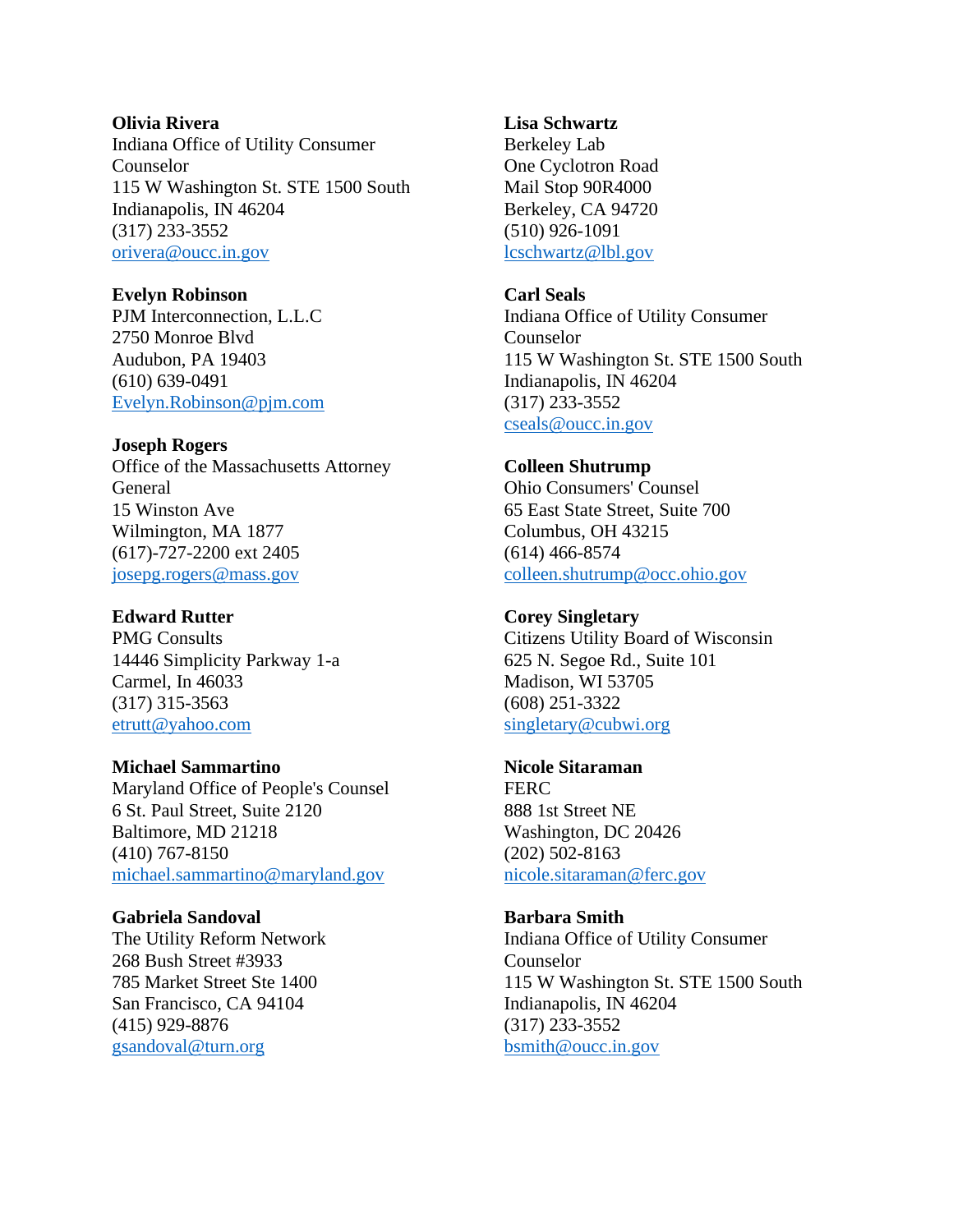### **David Spenard**

Strobo Barkley PLLC 730 West Main Street, Suite 202 Louisville, KY 40202 (502) 290-9751 [dspenard@strobobarkley.com](mailto:dspenard@strobobarkley.com)

# **David Springe**

**NASUCA** 8380 Colesville Road, Suite 101 Silver Spring, MD 20910 (785) 550-7606 [david.springe@nasuca.org](mailto:david.springe@nasuca.org)

# **Karen Stachowski**

Tennessee Attorney General's Office 1604 Rachel Way Old Hickory, TN 37138 (615) 741-2370 [karen.stachowski@ag.tn.gov](mailto:karen.stachowski@ag.tn.gov)

**Margaret Stull** Indiana Office of Utility Consumer Counselor 115 W Washington St. STE 1500 South Indianapolis, IN 46204 (317) 233-3552 [mstull@oucc.in.gov](mailto:mstull@oucc.in.gov)

# **Anthony Swinger**

Indiana Office of Utility Consumer Counselor 115 W Washington St. STE 1500 South Indianapolis, IN 46204 (317) 233-3552 [aswinger@oucc.in.gov](mailto:aswinger@oucc.in.gov)

**Tim Tessier** Iowa Office of Consumer Advocate 1375 East Court Avenue Des Moines, IA 50319 (515) 725-7212 [Tim.Tessier@oca.iowa.gov](mailto:Tim.Tessier@oca.iowa.gov)

### **Robert Thormeyer**

**FERC** 888 1st Street NE Washington, DC 20426 (202) 502-8163 [Robert.Thormeyer@ferc.gov](mailto:Robert.Thormeyer@ferc.gov)

# **Adria Tinnin**

The Utility Reform Network 268 Bush Street #3933 785 Market Street, Ste 1400 San Francisco, CA 94104 (415) 929-8876 [atinnin@turn.org](mailto:atinnin@turn.org)

# **Jason Tomcsi**

AARP Indiana One North Capitol Avenue, Suite 1275 Indianapolis, IN 46204 (317) 435-9447 [jtomcsi@aarp.org](mailto:jtomcsi@aarp.org)

### **Mark Toney**

The Utility Reform Network 4975 Eickhoff Rd Lakeport, CA 95453 (415) 929-8876 [mtoney@turn.org](mailto:mtoney@turn.org)

# **LaCresha Vaulx**

Indiana Office of Utility Consumer Counselor 115 W Washington St. STE 1500 South Indianapolis, IN 46204 (317) 233-3552 [lvaulx@oucc.in.gov](mailto:lvaulx@oucc.in.gov)

**Scott Viefhaus**

Indiana Office of Utility Consumer Counselor 115 W Washington St. STE 1500 South Indianapolis, IN 46204 (317) 233-3552 [sviefhaus@oucc.in.gov](mailto:sviefhaus@oucc.in.gov)